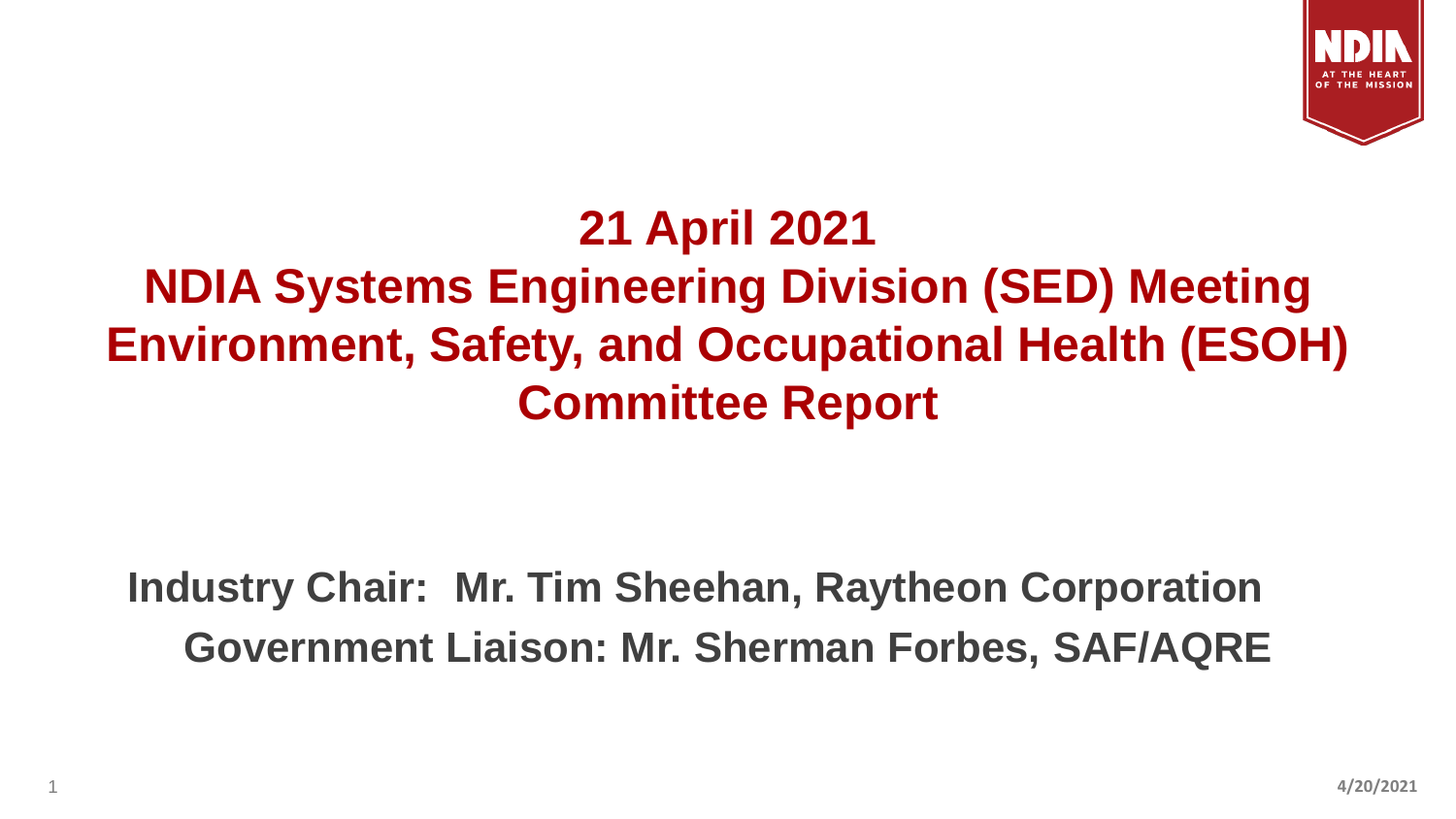

# **ESOH COMMITTEE GOAL & OBJECTIVES**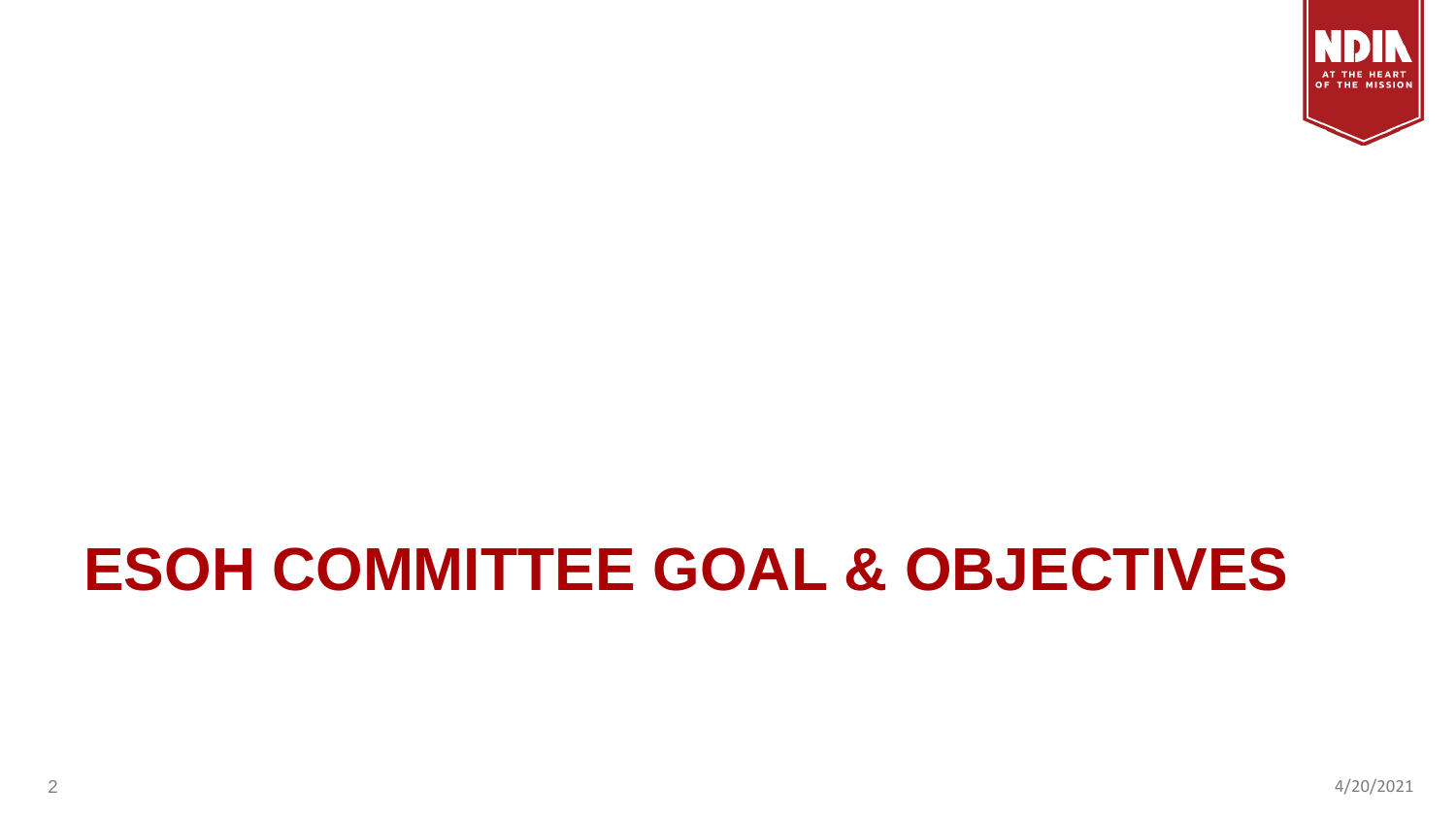### **Goals & Objectives**



- **Ensure management of Environment, Safety, and Occupational Health (ESOH) Risks and Requirements recognized as one of the Systems Engineering specialty engineering areas**
- **Explore current DoD and Defense Industry ESOH priorities and focus areas**
	- **Integration of ESOH risks and requirements management into Digital Engineering (DE) / Model Based Systems Engineering (MBSE)**
	- **Tailoring ESOH management to the new DoD Adaptive Acquisition Framework Pathways - "speed with discipline"**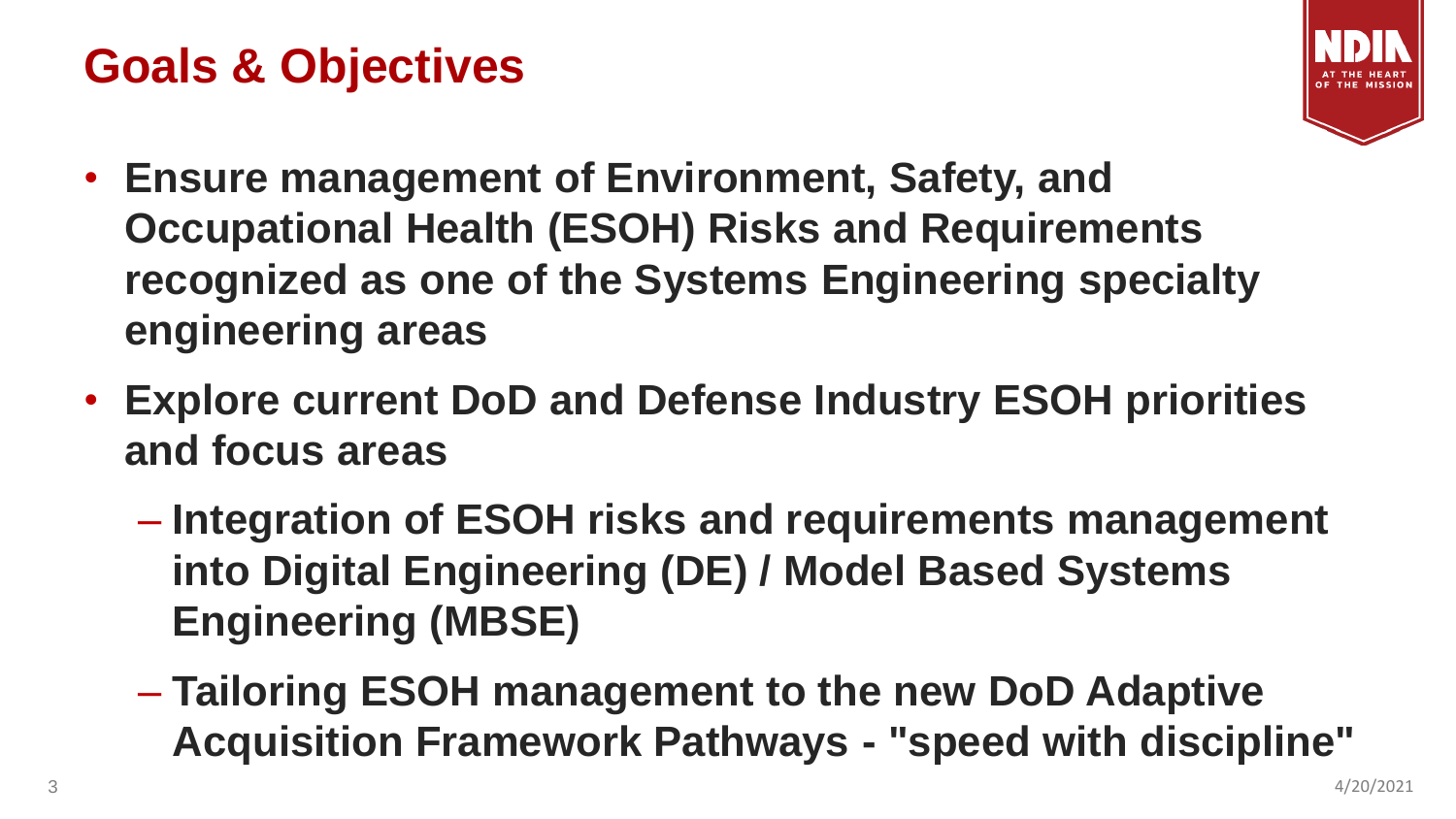

## **ESOH COMMITTEE MEETING 17 FEBRUARY 2021**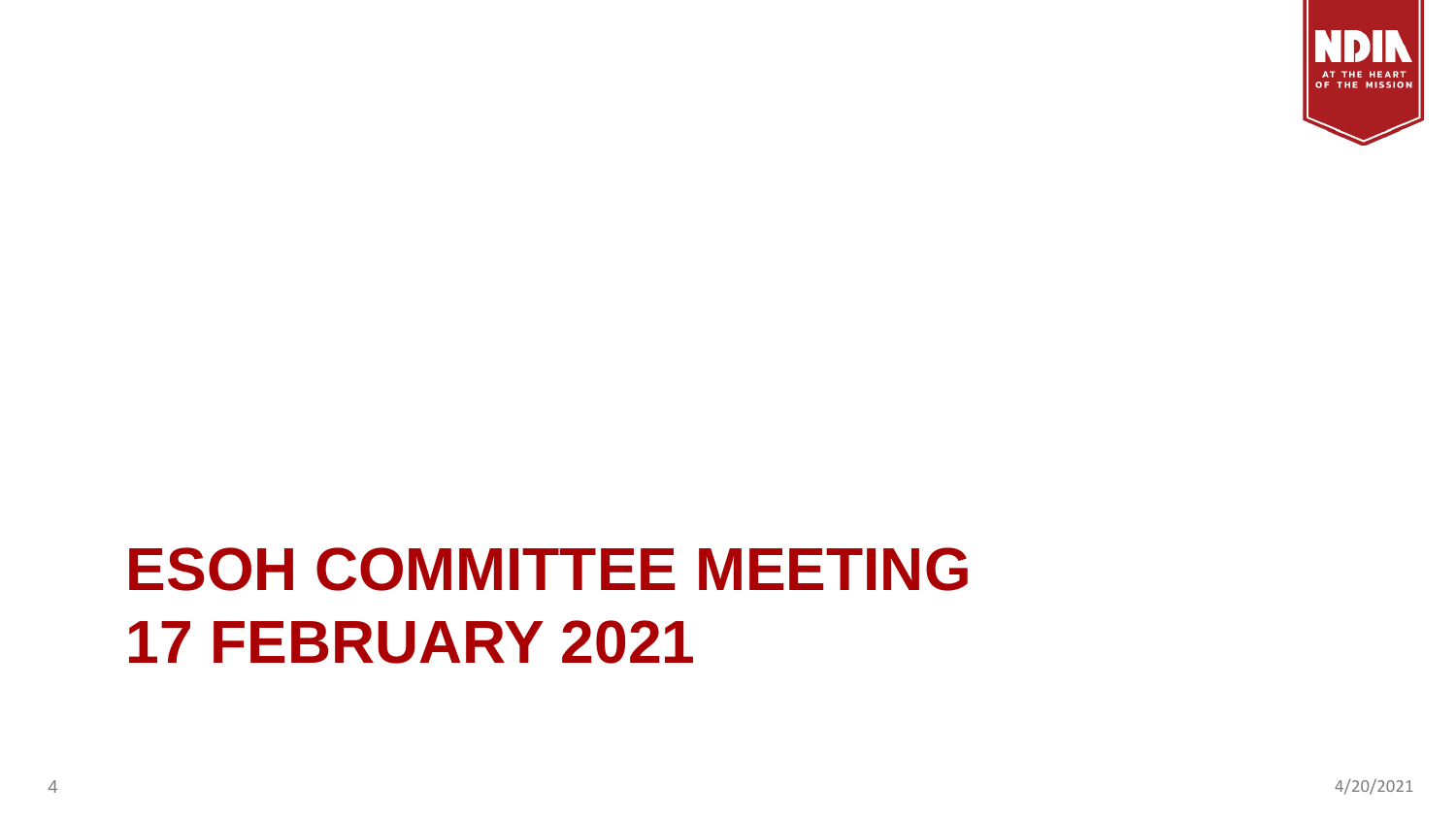#### **Presentations**



• **Presentation by Margaret Proul of Lockheed Martin – "Chemical Stewardship Program: Reducing Risk through the Sustainable Management of Chemical Substances and Materials"**

• **Presentation by Michael Vinarcik of SAIC -"Using SysML State Machines to Automatically Conduct Failure Modes and Effects Analysis"**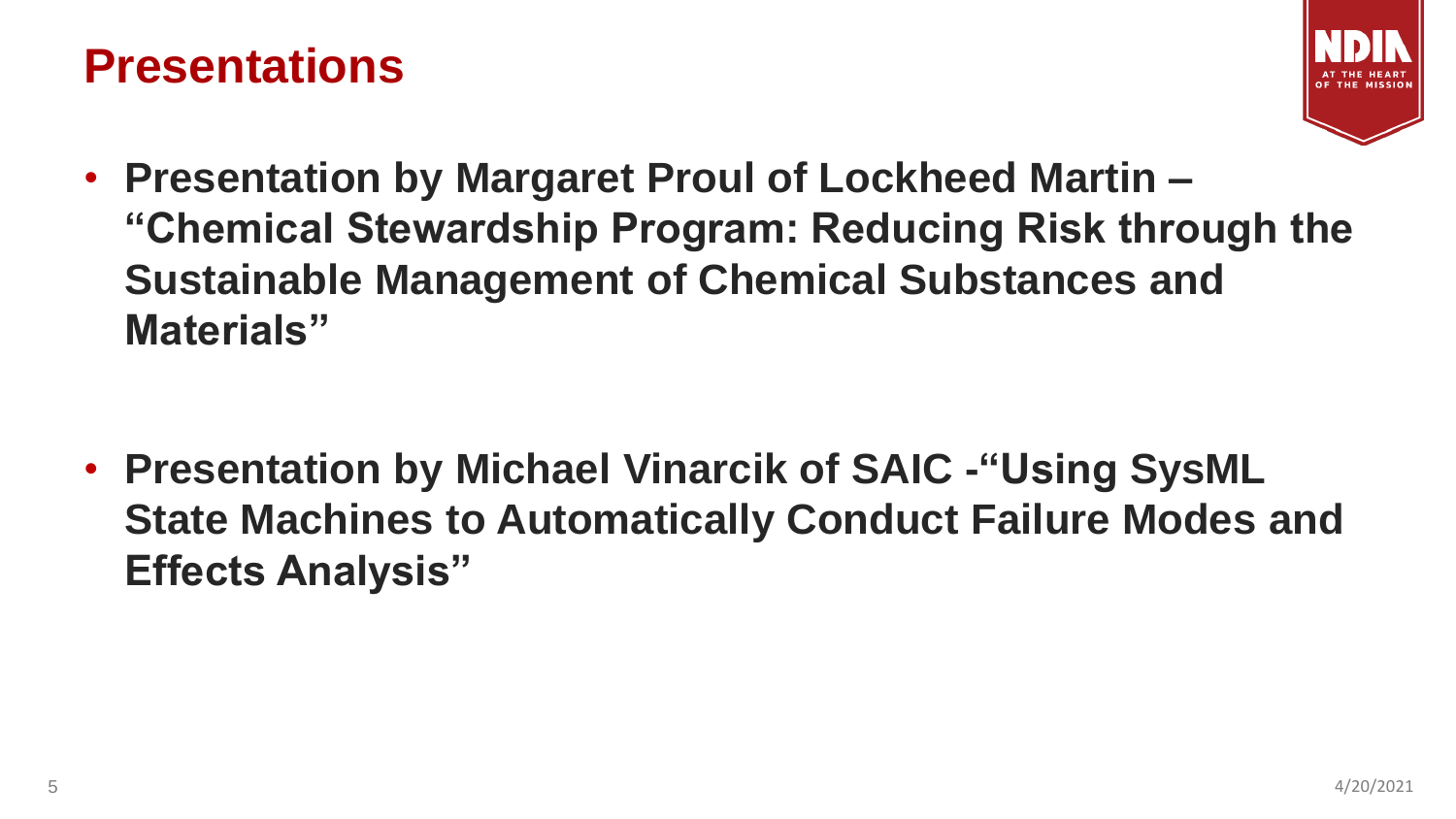#### **Attendance**



#### **Total 45:**

|                                          | <b>AF</b> | <b>Navy</b> | <b>Army</b> | <b>USMC</b>      | <b>OSD</b>              | <b>DCMA</b>    | <b>Industry</b> |
|------------------------------------------|-----------|-------------|-------------|------------------|-------------------------|----------------|-----------------|
| <b>Number per</b><br><b>Organization</b> | 9         | 10          | 5           | $\mathbf 0$      | 3                       | 1              | 17              |
| % per<br>Organization                    | 20        | 22          | 11          | $\boldsymbol{0}$ | $\overline{\mathbf{7}}$ | $\overline{2}$ | 38              |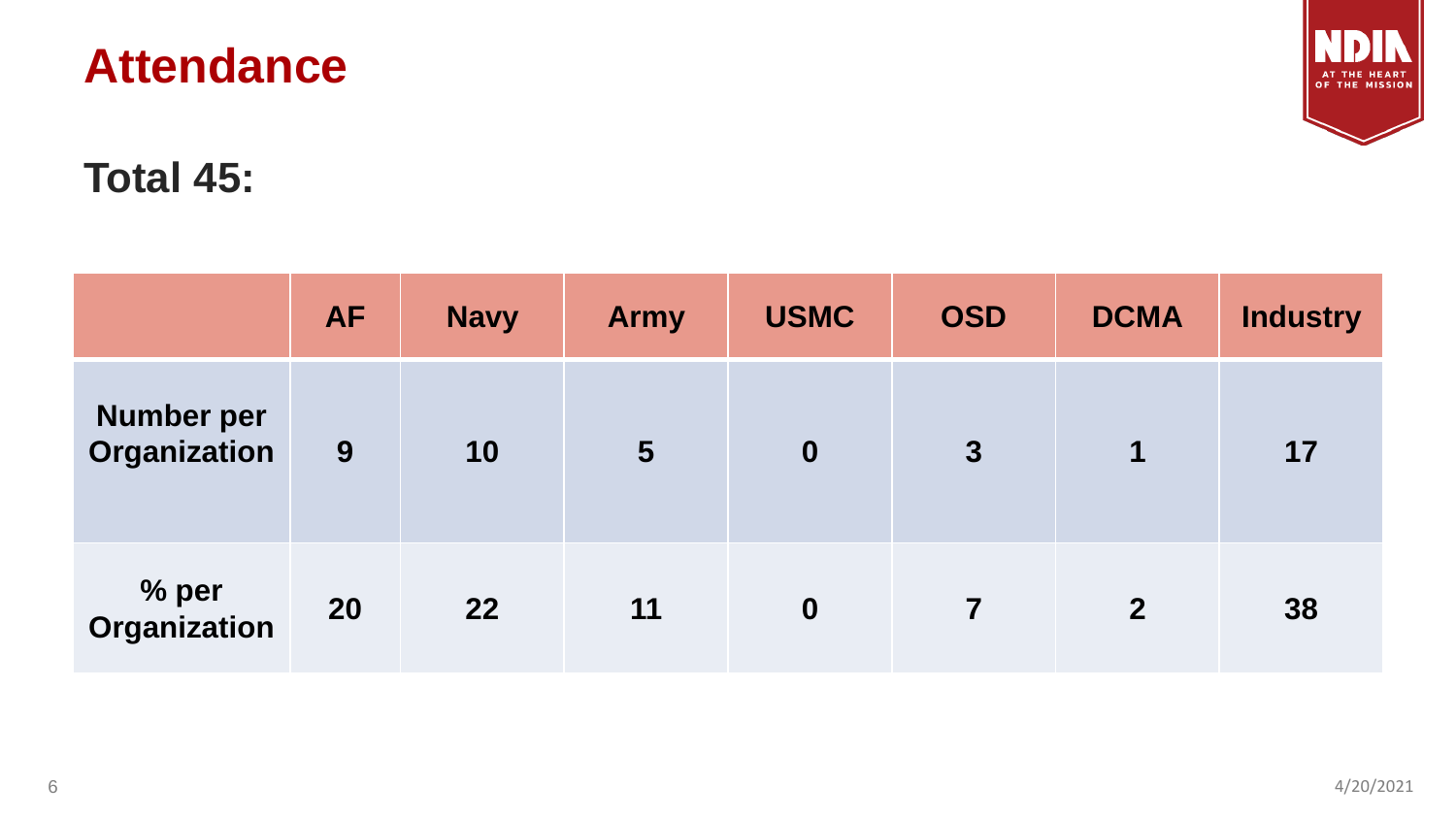

# **ESOH COMMITTEE MEETING 21 APRIL 2021**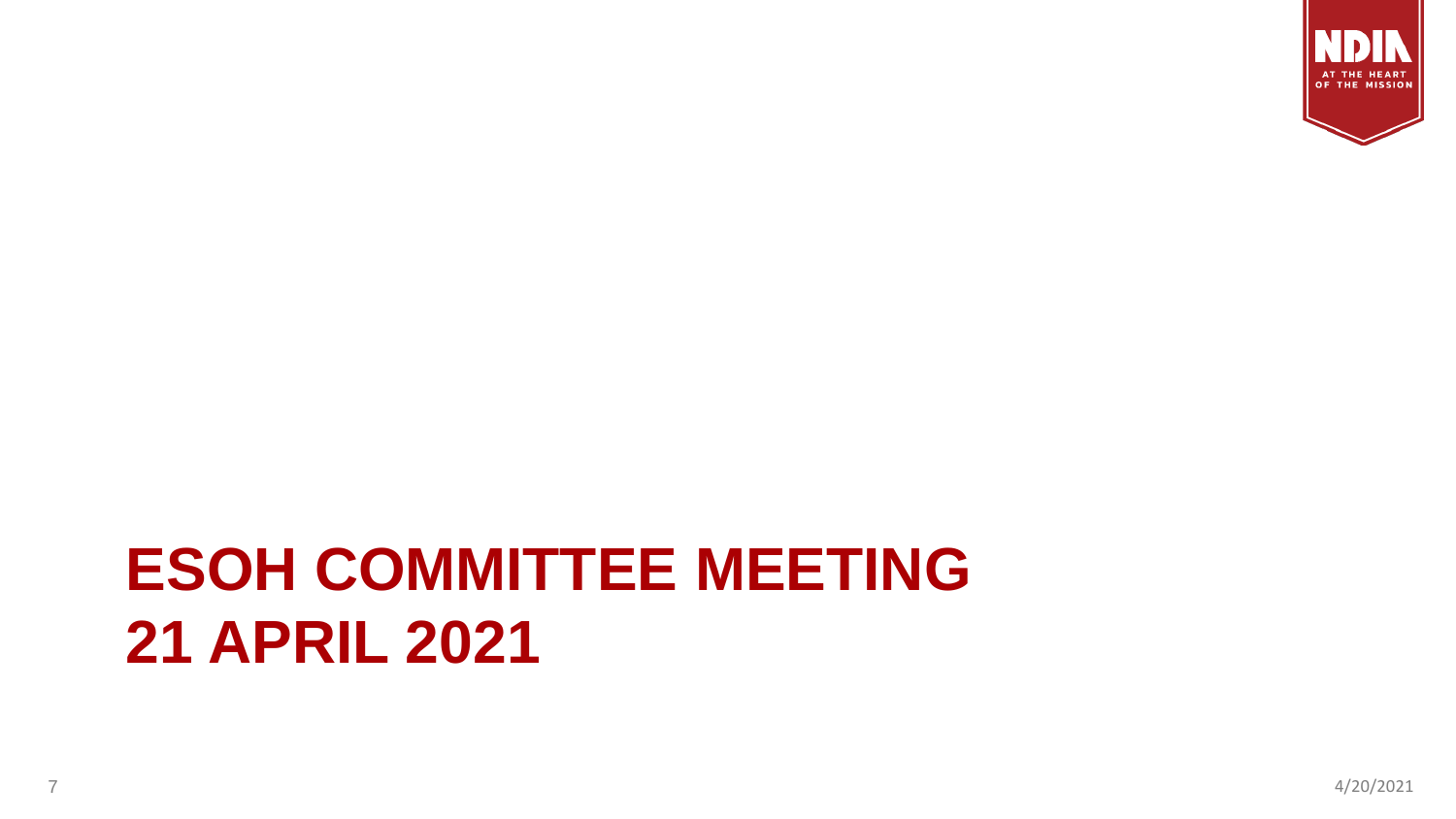### **Meeting Information**



- **2:30 PM to 4:00 PM**
	- **Audio: Dial-in - 800-300-3070, Access Code - 645 999 200#**
	- **APAN (Slides): https://connect.apan.org/ndia-esoh-committee/**
- **Topics:**
	- **Presentation on integrating ESOH engineering into Product Support Activities**
	- **Introduce Defense Standardization Council (DSC) Joint System Safety Standards Working Group (JSSSWG)**
	- **Discuss Changing Committee Name**